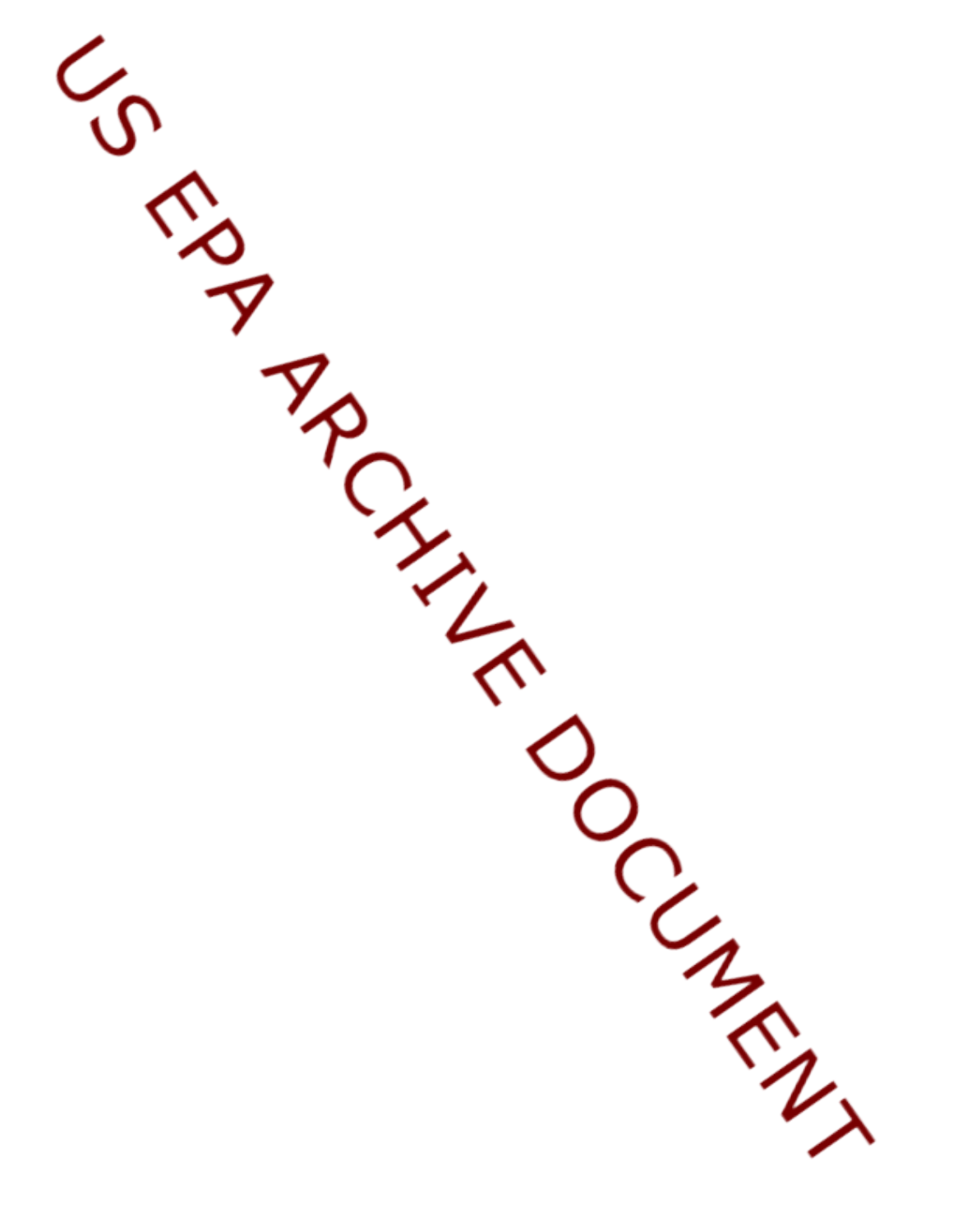PRINTING CODE. Amendments: Whenever an existing statute (or a section of the Indiana Constitution) is being amended, the text of the existing provision will appear in this style type, additions will appear in **this style type**, and deletions will appear in this style type.

 Additions: Whenever a new statutory provision is being enacted (or a new constitutional provision adopted), the text of the new provision will appear in **this style type**. Also, the word **NEW** will appear in that style type in the introductory clause of each SECTION that adds a new provision to the Indiana Code or the Indiana Constitution.

 Conflict reconciliation: Text in a statute in *this style type* or *thisstyle type* reconciles conflicts between statutes enacted by the 1999 General Assembly.

## **SENATE ENROLLED ACT No. 431**

AN ACT to amend the Indiana Code concerning environmental law and to make an appropriation.

*Be it enacted by the General Assembly of the State of Indiana:*

SECTION 1. IC 13-11-2-31.3 IS ADDED TO THE INDIANA CODE AS A **NEW** SECTION TO READ AS FOLLOWS [EFFECTIVE UPON PASSAGE]: **Sec. 31.3. "Combined sewage", for purposes of sections 31.4 and 31.6 of this chapter and IC 13-18, refers to a combination of wastewater (including domestic, commercial, or industrial wastewater) and storm water transported in a combined sewer or combined sewer system.**

SECTION 2. IC 13-11-2-31.4 IS ADDED TO THE INDIANA CODE AS A **NEW** SECTION TO READ AS FOLLOWS [EFFECTIVE UPON PASSAGE]: **Sec. 31.4. "Combined sewer", for purposes of sections 31.3, 31.6, and 120.5 of this chapter and IC 13-18, means a sewer that is designed, constructed, and used to receive and transport combined sewage.**

SECTION 3. IC 13-11-2-31.5 IS ADDED TO THE INDIANA CODE AS A **NEW** SECTION TO READ AS FOLLOWS [EFFECTIVE UPON PASSAGE]: **Sec. 31.5. "Combined sewer operational plan", for purposes of IC 13-18, means a plan that contains the minimum technology controls applicable to, and requirements for operation and maintenance of, a combined sewer system:**

C o p y

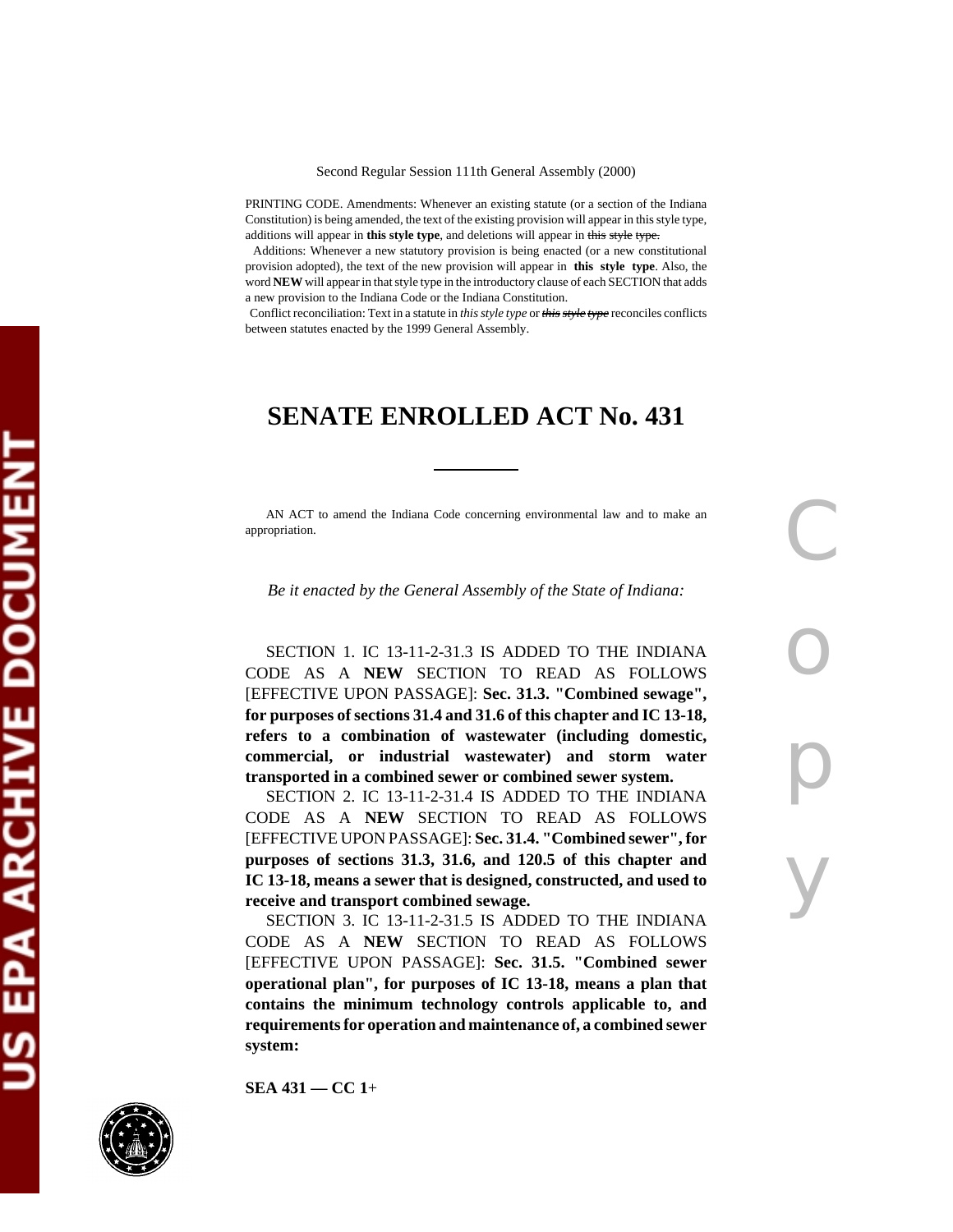**(2) during; and**

**(3) upon the completion of;**

**the implementation of a long term control plan.**

SECTION 4. IC 13-11-2-31.6 IS ADDED TO THE INDIANA CODE AS A **NEW** SECTION TO READ AS FOLLOWS [EFFECTIVE UPON PASSAGE]: **Sec. 31.6. "Combined sewer system", for purposes of sections 31.3, 31.5, 43.5, 85.7, and 120.5 of this chapter and IC 13-18, means a system of combined sewers that:**

**(1) is designed, constructed, and used to receive and transport combined sewage to a publicly owned wastewater treatment plant; and**

**(2) may contain one (1) or more overflow points that discharge combined sewage entering the publicly owned wastewater treatment plant when the hydraulic capacity of the system or part of the system is exceeded as a result of a wet weather event.**

SECTION 5. IC 13-11-2-43.5 IS ADDED TO THE INDIANA CODE AS A **NEW** SECTION TO READ AS FOLLOWS [EFFECTIVE UPON PASSAGE]: **Sec. 43.5. "Control alternative", for purposes of IC 13-18, means any of the following measures, or any combination of the following measures, for the control of wet weather flows in a combined sewer system:**

**(1) Source controls.**

**(2) Collection system controls.**

**(3) Storage technologies**.

**(4) Treatment technologies.**

SECTION 6. IC 13-11-2-50.5 IS ADDED TO THE INDIANA CODE AS A **NEW** SECTION TO READ AS FOLLOWS [EFFECTIVE UPON PASSAGE]: **Sec. 50.5. "Degradation", for purposes of IC 13-18-3, has the meaning set forth in IC 13-18-3-2(b).**

SECTION 7. IC 13-11-2-72.5 IS ADDED TO THE INDIANA CODE AS A **NEW** SECTION TO READ AS FOLLOWS [EFFECTIVE UPON PASSAGE]: **Sec. 72.5. "Exceptional use water", for purposes of IC 13-18-3, has the meaning set forth in IC 13-18-3-2(c).**

SECTION 8. IC 13-11-2-85.7 IS ADDED TO THE INDIANA CODE AS A **NEW** SECTION TO READ AS FOLLOWS [EFFECTIVE UPON PASSAGE]: **Sec. 85.7. "First flush", for purposes of IC 13-18, means the transport of solids in a combined**



US EPA ARCHIVE DOCUMENT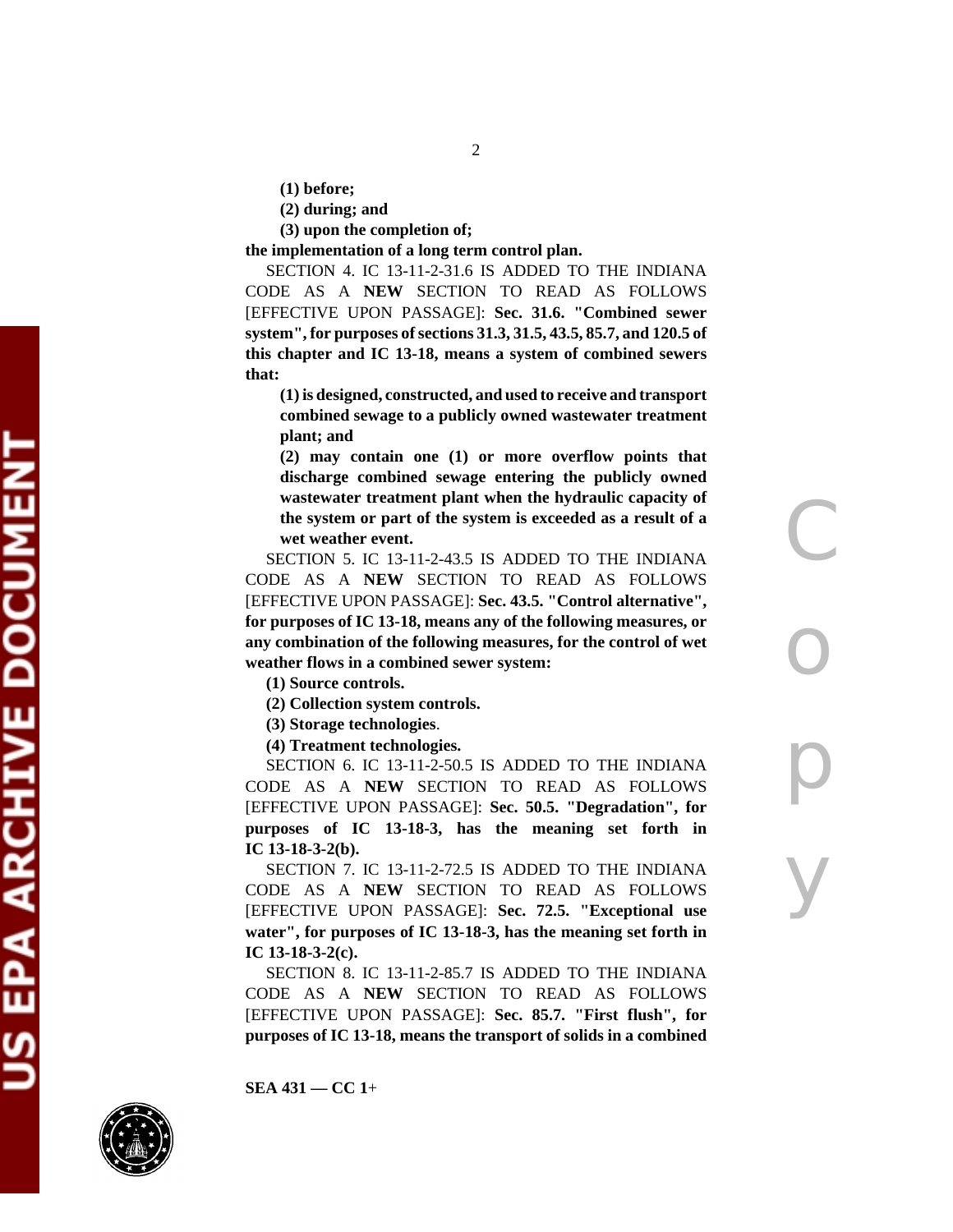**sewer system that:**

**(1) have settled in pipes during periods between wet weather events; and**

**(2) have washed off of impermeable surfaces such as streets and parking lots during the beginning of a wet weather event.** SECTION 9. IC 13-11-2-113.5 IS ADDED TO THE INDIANA CODE AS A **NEW** SECTION TO READ AS FOLLOWS [EFFECTIVE UPON PASSAGE]: **Sec. 113.5. "Knee of the curve", for purposes of IC 13-18, means the point where the incremental change in the cost of the control alternative per change in performance of the control alternative changes most rapidly.**

SECTION 10. IC 13-11-2-120.5 IS ADDED TO THE INDIANA CODE AS A **NEW** SECTION TO READ AS FOLLOWS [EFFECTIVE UPON PASSAGE]: **Sec. 120.5. "Long term control plan", for purposes of section 31.5 of this chapter and IC 13-18, means a plan that:**

**(1) is consistent with the federal Combined Sewer Overflow Control Policy (59 Fed. Reg. 18688);**

**(2) is developed in accordance with the recommendations set forth in Combined Sewer Overflows Guidance for Long-Term Control Plan (EPA 832B95002);**

**(3) describes changes and improvements to be made to a combined sewer system or to a publicly owned wastewater treatment plant for the purpose of meeting the requirements of the federal Clean Water Act and state law;**

**(4) is developed with public participation using a process that is designed to promote active involvement by the affected public, through opportunities to provide in the decision making to select long term control alternatives:**

**(A) information;**

- **(B) opinions; and**
- **(C) comments;**

 **(5) is submitted to the department for approval; and**

 **(6) does the following:**

**(A) Uses characterization, monitoring, and modeling of the combined sewer system to determine:**

**(i) the response of the combined sewer system to various precipitation events;**

**(ii) the characteristics of overflows from the combined sewer system; and**

**(iii) the water quality impacts that result from overflows from the combined sewer system.**

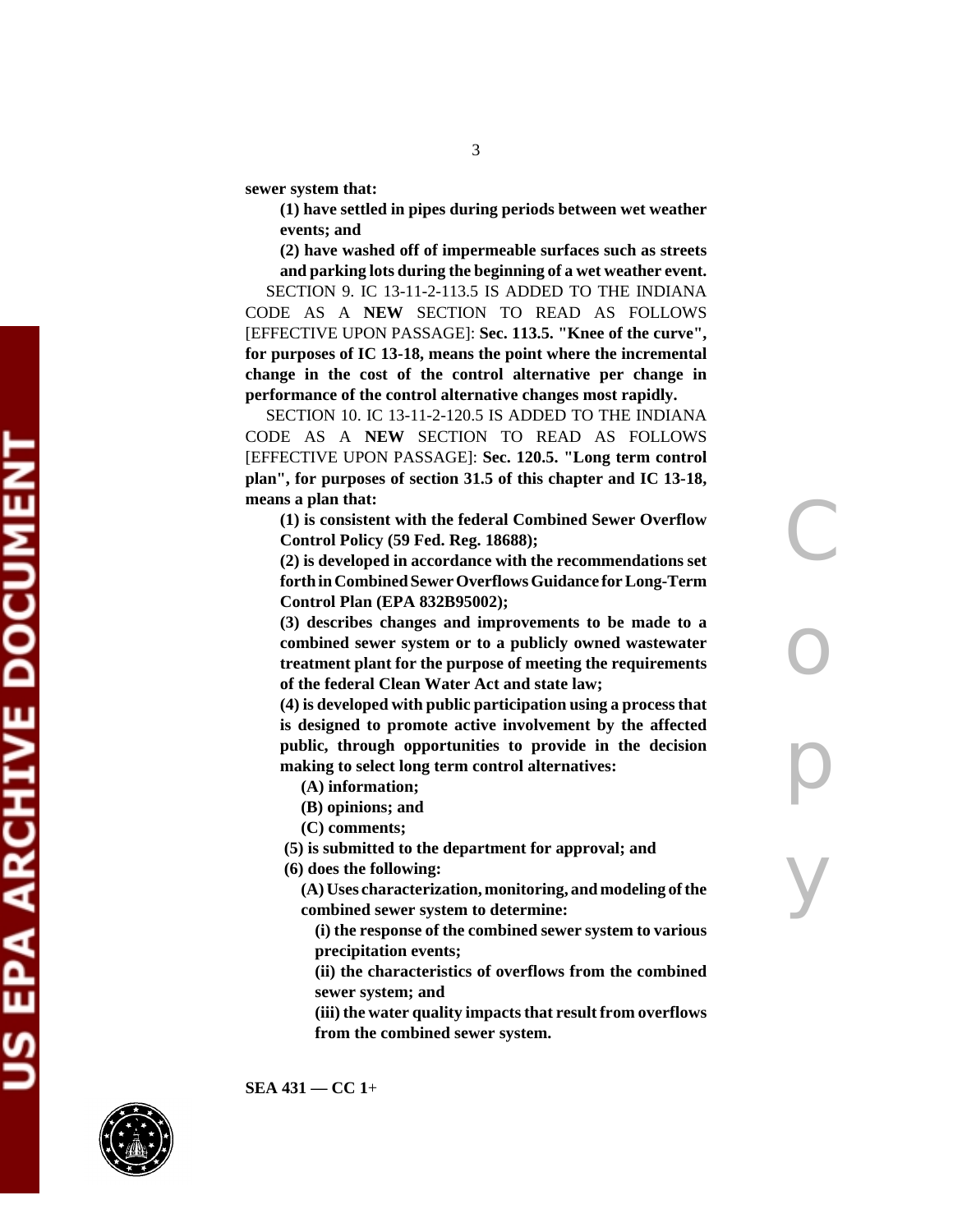**SEA 431 — CC 1**+

**(B) Considers the impact of combined sewer overflows on sensitive areas and gives highest priority to controlling overflows in those areas.**

**(C) Contains an evaluation of a reasonable range of control alternatives, taking into account expected and projected future growth.**

**(D) Contains cost and performance analyses of the control alternatives evaluated.**

**(E) Maximizes treatment of wet weather flows at a publicly owned treatment works (POTW) treatment plant.**

**(F) Contains a practicable implementation schedule for the selected control alternative.**

**(G) Contains a post-construction compliance monitoring program adequate to ascertain:**

**(i) the effectiveness of the selected control alternative; and**

**(ii) the extent to which water quality standards have been attained.**

SECTION 11. IC 13-11-2-149.5 IS ADDED TO THE INDIANA CODE AS A **NEW** SECTION TO READ AS FOLLOWS [EFFECTIVE UPON PASSAGE]: **Sec. 149.5. "Outstanding national resource water", for purposes of IC 13-18-3, has the meaning set forth in IC 13-18-3-2(d).**

SECTION 12. IC 13-11-2-149.6 IS ADDED TO THE INDIANA CODE AS A **NEW** SECTION TO READ AS FOLLOWS [EFFECTIVE UPON PASSAGE]: **Sec. 149.6. "Outstanding state resource water", for purposes of IC 13-18-3, has the meaning set forth in IC 13-18-3-2(e).**

SECTION 13. IC 13-11-2-242.5 IS ADDED TO THE INDIANA CODE AS A **NEW** SECTION TO READ AS FOLLOWS [EFFECTIVE UPON PASSAGE]: **Sec. 242.5. "Use attainability analysis", for purposes of IC 13-18, refers to a structured scientific assessment of the physical, chemical, biological, and economic factors affecting the attainment of a designated use as provided in 40 CFR 131.3(g).**

SECTION 14. IC 13-11-2-265.5 IS ADDED TO THE INDIANA CODE AS A **NEW** SECTION TO READ AS FOLLOWS [EFFECTIVE UPON PASSAGE]: **Sec. 265.5. "Watershed", for purposes of IC 13-18-3, has the meaning set forth in IC 14-8-2-310.**

SECTION 15. IC 13-11-2-265.3 IS ADDED TO THE INDIANA CODE AS A **NEW** SECTION TO READ AS FOLLOWS [EFFECTIVE UPON PASSAGE]: **Sec. 265.3. "Wet weather event",**

C o p y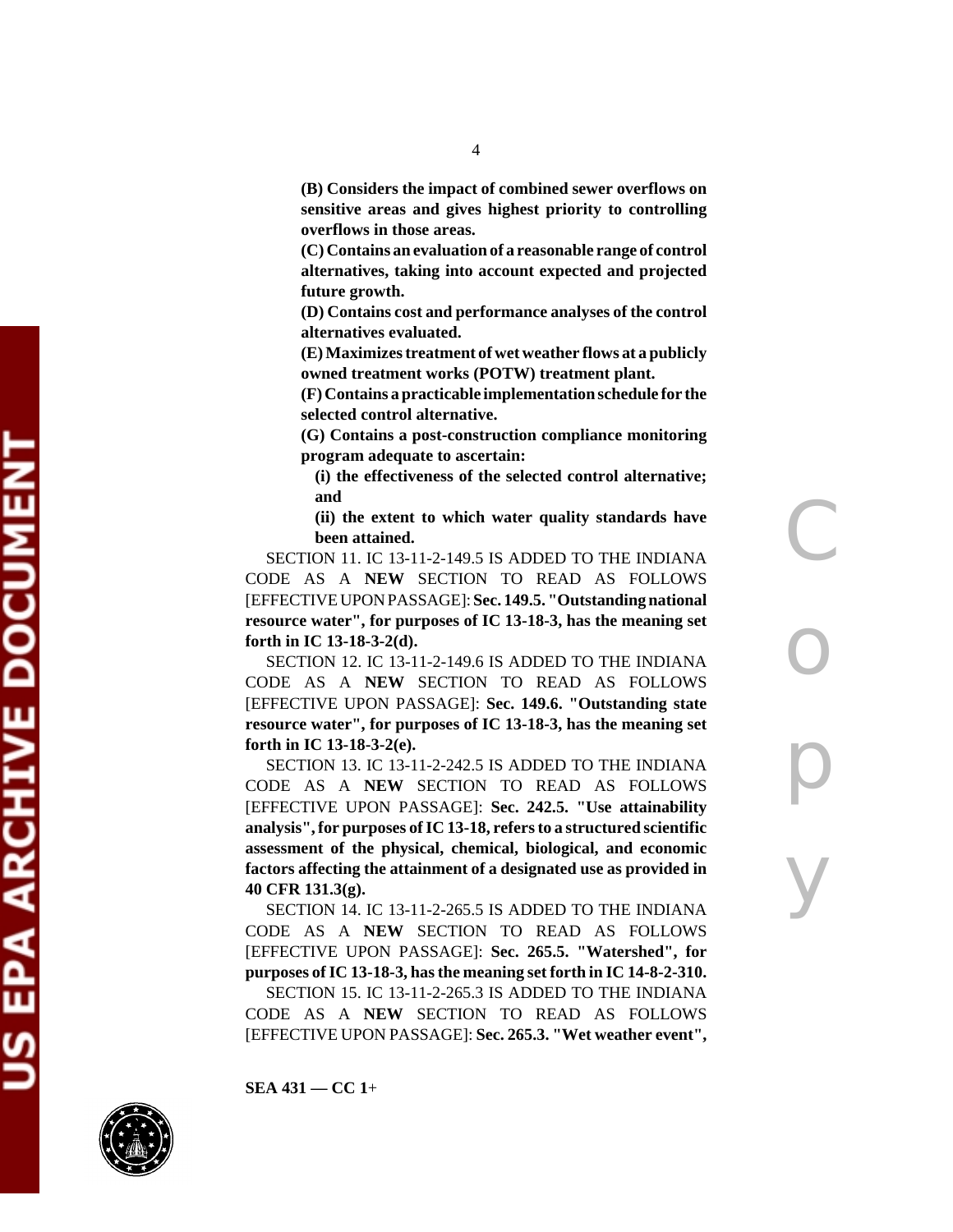**for purposes of IC 13-18, means storm water runoff, snow melt runoff, or ice melt runoff entering a combined sewer system.**

SECTION 16. IC 13-18-2-3 IS ADDED TO THE INDIANA CODE AS A **NEW** SECTION TO READ AS FOLLOWS [EFFECTIVE UPON PASSAGE]: **Sec. 3. (a) The department shall prepare a list of impaired waters for the purpose of complying with federal regulations implementing Section 303(d) of the federal Clean Water Act (33 U.S.C. 1313(d)). In determining whether a water body is impaired, the department shall consider all existing and readily available water quality data and related information. The department, before submitting the list to the United States Environmental Protection Agency, shall:**

**(1) publish the list in the Indiana Register;**

**(2) make the list available for public comment for at least ninety (90) days; and**

**(3) present the list to the board.**

**If the United States Environmental Protection Agency changes the list, the board shall publish the changes in the Indiana Register and conduct a public hearing within ninety (90) days after receipt of the changes.**

**(b) The board shall adopt by rule the methodology to be used in identifying waters as impaired. The rule must specify the methodology and criteria for including and removing waters from the list of impaired waters.**

SECTION 17. IC 13-18-3-2 IS AMENDED TO READ AS FOLLOWS [EFFECTIVE JULY 1, 2000]: Sec. 2. **(a)** The board may adopt rules under IC 4-22-2 that are necessary to the implementation of:

(1) the Federal Water Pollution Control Act (33 U.S.C. 1251 et seq.), as in effect January 1, 1988; and

(2) the federal Safe Drinking Water Act (42 U.S.C. 300f through 300j), as in effect January 1, 1988;

except as provided in IC 14-37.

**(b) "Degradation" means, with respect to a National Pollutant Discharge Elimination System permit, the following:**

**(1) With respect to an outstanding national resource water, any new or increased discharge of a pollutant or a pollutant parameter, except for a short term, temporary increase.**

**(2) With respect to an outstanding state resource water or an exceptional use water, any new or increased discharge of a pollutant or pollutant parameter that results in a significant lowering of water quality for that pollutant or pollutant**





US EPA ARCHIVE DOCUMENT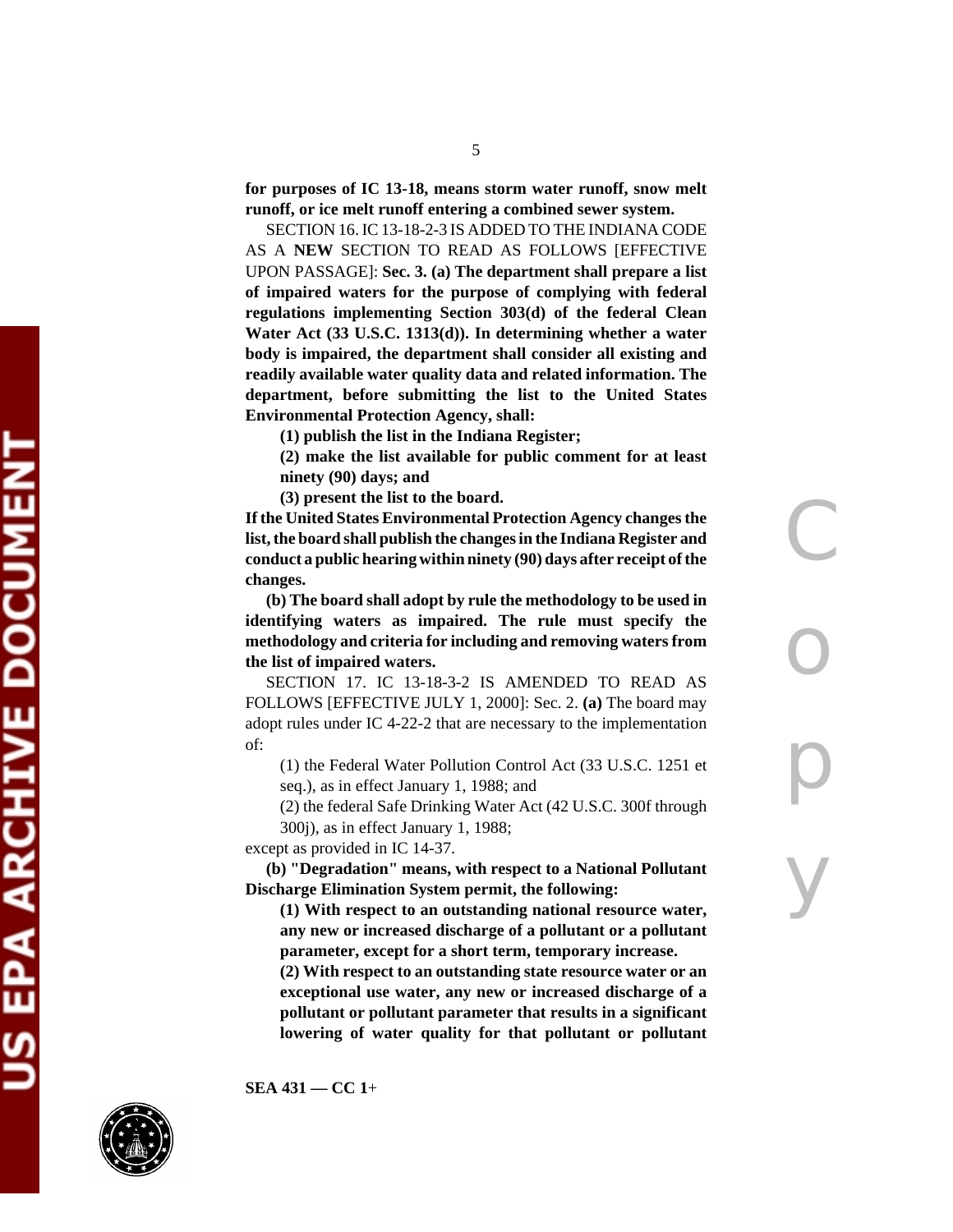**parameter, unless:**

**(A) the activity causing the increased discharge:**

**(i) results in an overall improvement in water quality in the outstanding state resource water or exceptional use water; and**

**(ii) meets the applicable requirements of 327 IAC 2-1-2(1) and (2) and 327 IAC 2-1.5-4(a) and (b); or (B) the person proposing the increased discharge undertakes or funds a water quality improvement project in accordance with subsection (l) in the watershed of the outstanding state resource water or exceptional use water that:**

**(i) results in an overall improvement in water quality in the outstanding state resource water or exceptional use water; and**

**(ii) meets the applicable requirements of 327 IAC 2-1-2(1) and (2) and 327 IAC 2-1.5-4(a) and (b).**

C

o

p

y

**(c) "Exceptional use water" means any water designated as an exceptional use water by the board, regardless of when the designation occurred.**

**(d) "Outstanding national resource water" means a water designated as such by the general assembly after recommendations by the board and the environmental quality service council under subsections (o) and (p). The designation must describe the quality of the outstanding national resource water to serve as the benchmark of the water quality that shall be maintained and protected. Waters that may be considered for designation as outstanding national resource waters include water bodies that are recognized as:**

**(1) important because of protection through official action, such as:**

**(A) federal or state law;**

**(B) presidential or secretarial action;**

- **(C) international treaty; or**
- **(D) interstate compact;**
- **(2) having exceptional recreational significance;**
- **(3) having exceptional ecological significance;**

**(4) having other special environmental, recreational, or ecological attributes; or**

**(5) waters with respect to which designation as an outstanding national resource water is reasonably necessary for protection of other water bodies designated as outstanding national**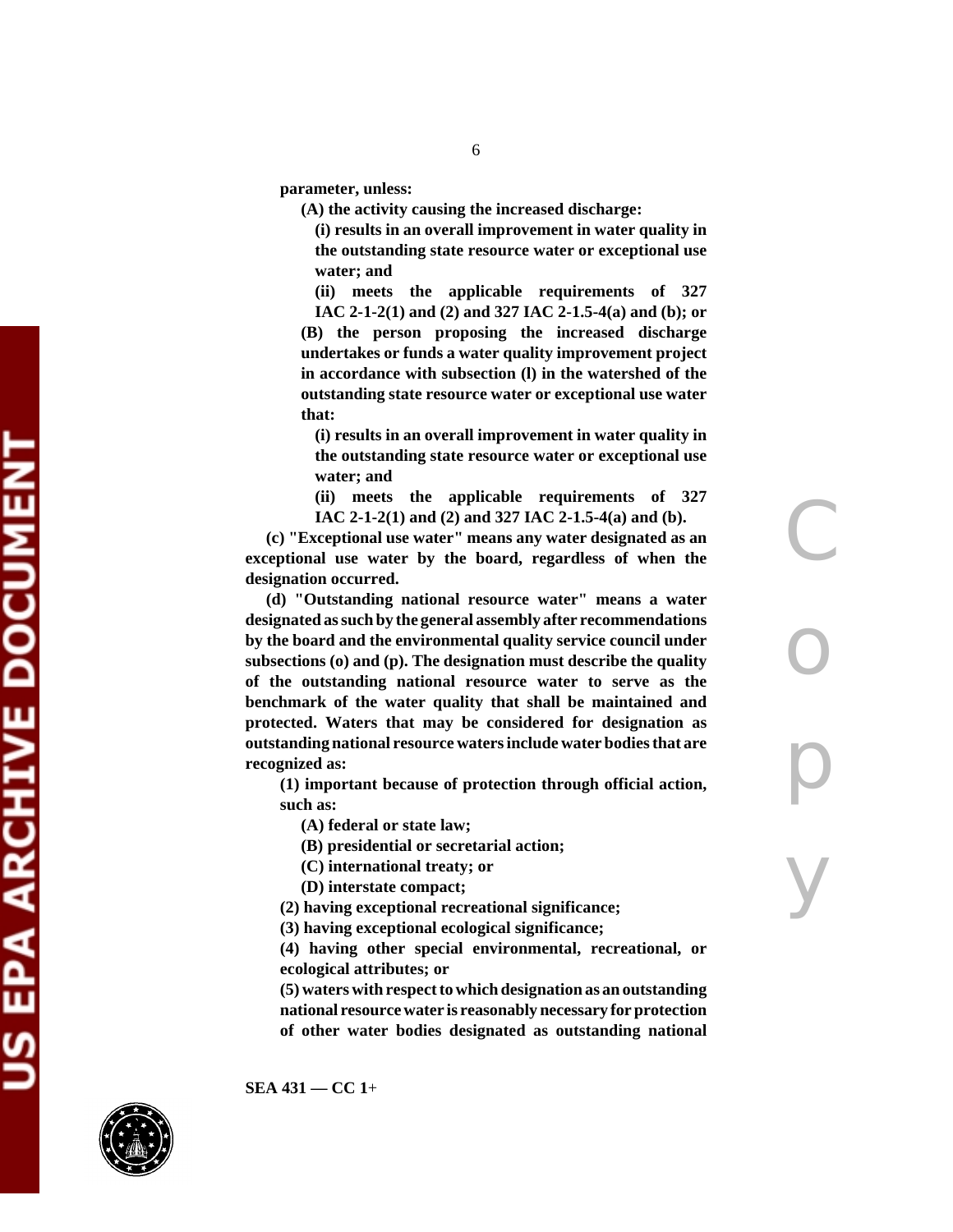**resource waters.**

**(e) "Outstanding state resource water" means any water designated as such by the board regardless of when the designation occurred or occurs. Waters that may be considered for designation as outstanding state resource waters include water bodies that have unique or special ecological, recreational, or aesthetic significance.**

**(f) "Watershed" has the meaning set forth in IC 14-8-2-310.**

**(g) The board may designate a water body as an outstanding state resource water by rule if the board determines that the water body has a unique or special ecological, recreational, or aesthetic significance.**

**(h) Before the board may adopt a rule designating a water body as an outstanding state resource water, the board must consider the following:**

**(1) Economic impact analyses, presented by any interested party, taking into account future population and economic development growth.**

**(2) The biological criteria scores for the water body, using factors that consider fish communities, macro invertebrate communities, and chemical quality criteria using representative biological data from the water body under consideration.**

**(3) The level of current urban and agricultural development in the watershed.**

**(4) Whether the designation of the water body as an outstanding state resource water will have a significant adverse effect on future population, development, and economic growth in the watershed, if the water body is in a watershed that has more than three percent (3%) of its land in urban land uses or serves a municipality with a population greater than five thousand (5,000).**

**(5) Whether the designation of the water body as an outstanding state resource water is necessary to protect the unique or special ecological, recreational, or aesthetic significance of the water body.**

**(i) Before the board may adopt a rule designating a water body as an outstanding state resource water, the board must make available to the public a written summary of the information considered by the board under subsections (g) and (h), including the board's conclusions concerning that information.**

**(j) The commissioner shall present a summary of the comments received from the comment period and information that supports**



US EPA ARCHIVE DOCUMENT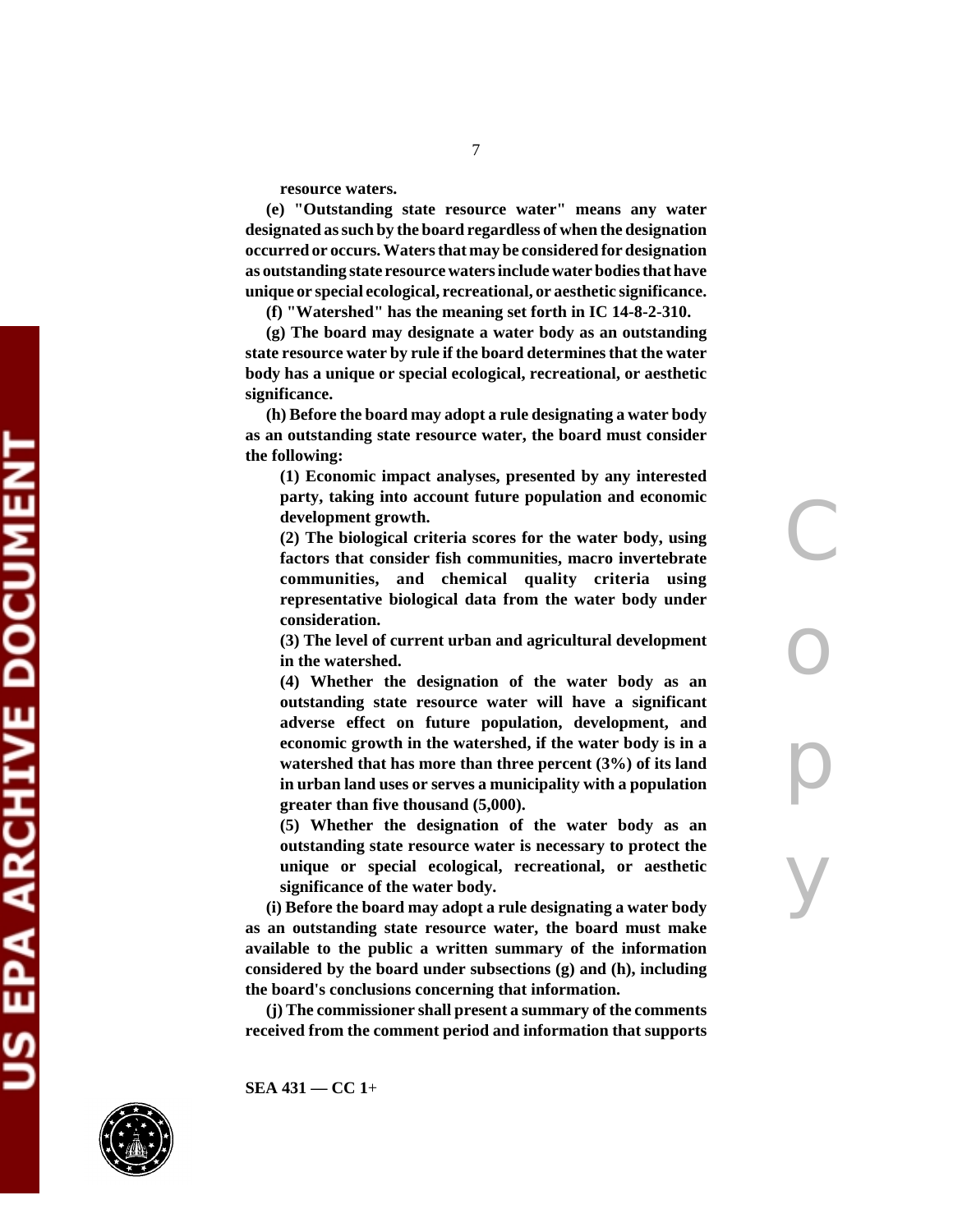**a water body designation as an outstanding state resource water to the environmental quality service council not later than one hundred twenty (120) days after the rule regarding the designation is finally adopted by the board.**

**(k) Notwithstanding any other provision of this section, the designation of an outstanding state resource water in effect on January 1, 2000, remains in effect.**

**(l) For a water body designated as an outstanding state resource water, the board shall provide by rule procedures that will**:

**(1) prevent degradation; and**

**(2) allow for increases and additions in pollutant loadings from an existing or new discharge if:**

**(A) there will be an overall improvement in water quality for the outstanding state resource water as described in this section; and**

**(B) the applicable requirements of 327 IAC 2-1-2(1) and 327 IAC 2-1-2(2) and 327 IAC 2-1.5-4(a) and 327 2-1.5-4(b) are met.**

C

o

p

y

**(m) The procedures provided by rule under subsection (l) must include the following:**

**(1) A definition of significant lowering of water quality that includes a de minimis quantity of additional pollutant load:**

**(A) for which a new or increased permit limit is required; and**

**(B) below which antidegradation implementation procedures do not apply.**

**(2) Provisions allowing the permittee to choose application of one (1) of the following for each activity undertaken by the permittee that will result in a significant lowering of water quality in the outstanding state resource water or exceptional use water:**

**(A) Implementation of a water quality project in the watershed of the outstanding state resource water or the exceptional use water that will result in an overall improvement of the water quality of the outstanding state resource water or the exceptional use water.**

**(B) Payment of a fee, not to exceed five hundred thousand dollars (\$500,000) based on the type and quantity of increased pollutant loadings, to the department for deposit in the outstanding state resource water improvement fund established under section 14 of this chapter.**

**(3) Criteria for the submission and timely approval of**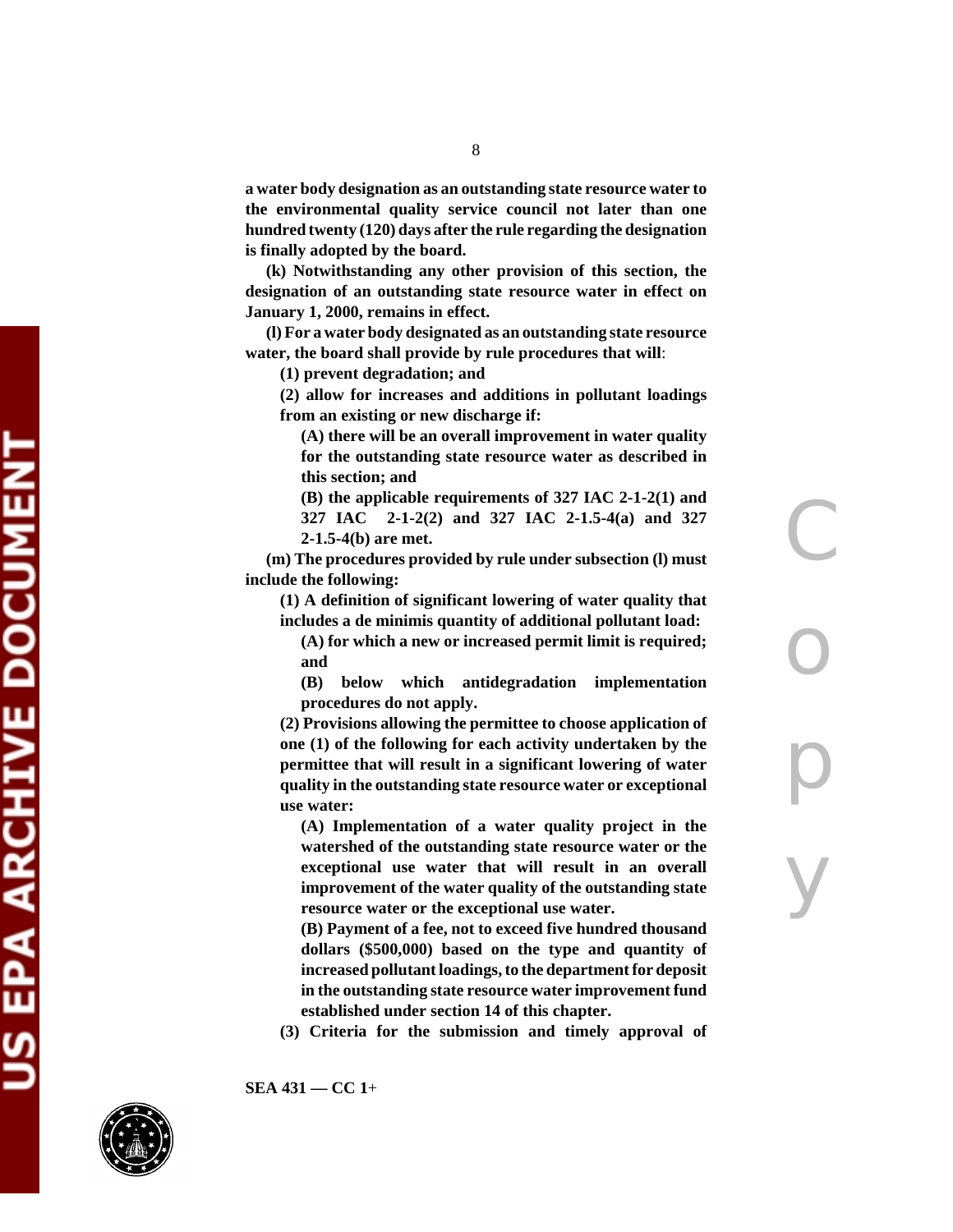**projects described in subdivision (2)(A).**

**(4) A process for public input in the approval process.**

9

**(5) Use of water quality data that is less than seven (7) years old and specific to the outstanding state resource water.**

**(6) Criteria for using the watershed improvement fees to fund projects in the watershed that result in improvement in water quality in the outstanding state resource water or exceptional use water.**

**(n) For a water body designated as an outstanding state resource water after June 30, 2000, the board shall provide by rule antidegradation implementation procedures before the water body is designated in accordance with this section.**

**(o) A water body may be designated as an outstanding national resource water only by the general assembly after recommendations for designation are made by the board and the environmental quality service council.**

C

o

p

y

**(p) Before recommending the designation of an outstanding national resource water, the department shall provide for an adequate public notice and comment period regarding the designation. The commissioner shall present a summary of the comments and information received during the comment period and the department's recommendation concerning designation to the environmental quality service council not later than ninety (90) days after the end of the comment period. The council shall consider the comments, information, and recommendation received from the department, and shall convey its recommendation concerning designation to the general assembly within six (6) months after receipt.**

SECTION 18. IC 13-18-3-2.3 IS ADDED TO THE INDIANA CODE AS A **NEW** SECTION TO READ AS FOLLOWS [EFFECTIVE UPON PASSAGE]: **Sec. 2.3. (a) A long term control plan, upon implementation, fulfills the water quality goals of the state with respect to wet weather discharges that are a result of overflows from the combined sewer system addressed by the plan if:**

**(1) the plan provides for the implementation of cost effective control alternatives that will attain water quality standards or maximize the extent to which water quality standards will be attained if they are not otherwise attainable;**

**(2) the plan provides, at a minimum, for the capture for treatment of first flush;**

**(3) the plan is reviewed periodically; and**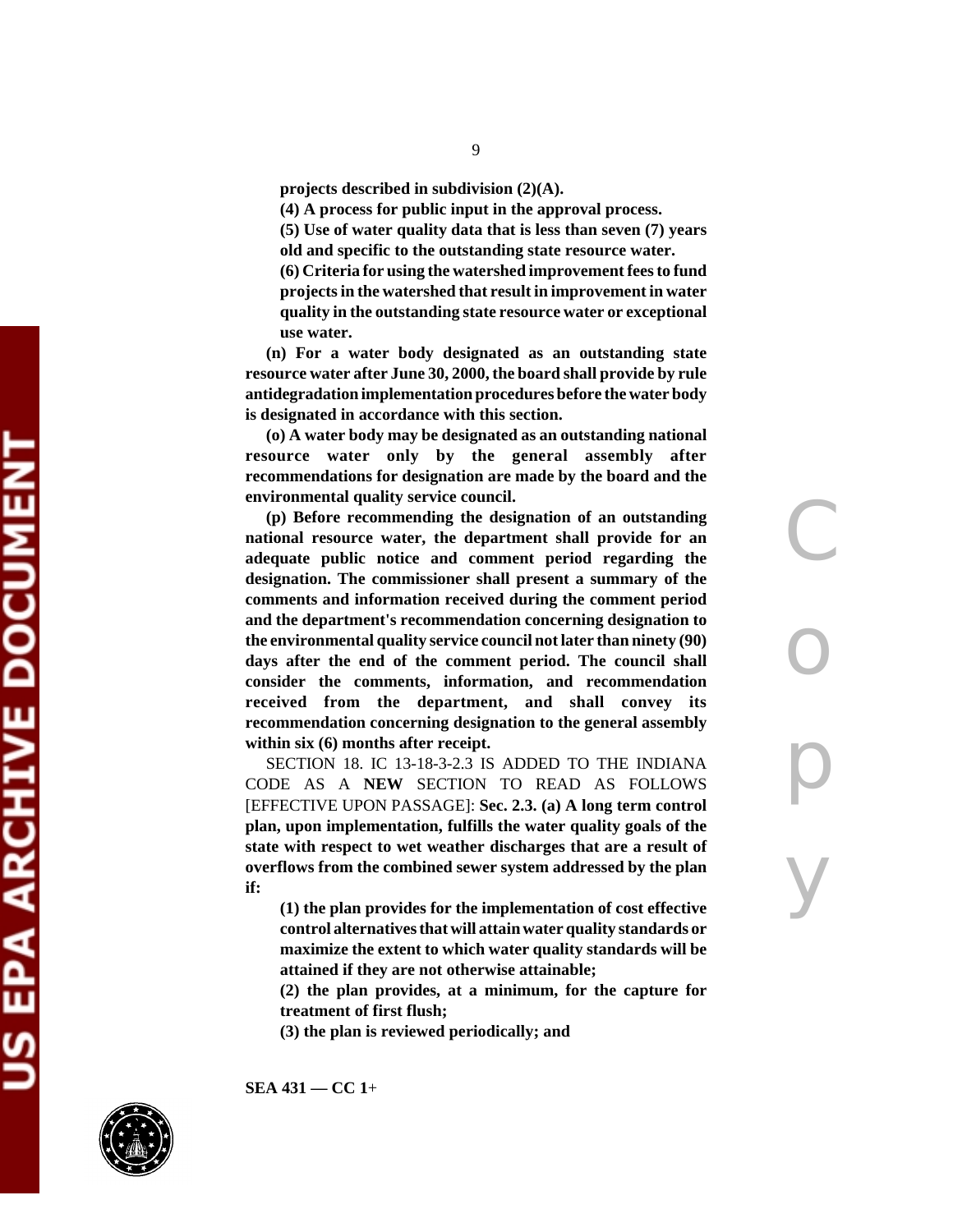**(4) additional controls are implemented as provided in section 2.4 of this chapter.**

**Cost effectiveness may be determined, at the option of the permit holder, by using a knee of the curve analysis.**

**(b) When a use attainability analysis is required for a suspension of designated uses under this chapter, the department must, to the maximum extent permitted under state or federal law:**

**(1) review a use attainability analysis submitted under this chapter concurrently with a long term control plan submitted under this chapter; and**

**(2) use the approved long term control plan to satisfy the requirements of the use attainability analysis.**

SECTION 19. IC 13-18-3-2.4 IS ADDED TO THE INDIANA CODE AS A **NEW** SECTION TO READ AS FOLLOWS [EFFECTIVE UPON PASSAGE]: **Sec. 2.4. (a) A permit holder shall review the feasibility of implementing additional or new control alternatives to attain water quality standards, including standards suspended under section 2.5 of this chapter. The permit holder shall conduct such a review periodically, but not less than every five (5) years after approval of the long term control plan by the department. The permit holder shall:**

C

o

p

y

**(1) document to the department that the long term control plan has been reviewed;**

**(2) update the long term control plan as necessary;**

**(3) submit any amendments to the long term control plan to the department for approval; and**

**(4) implement control alternatives determined to be cost effective.**

**Cost effectiveness may be determined, at the option of the permit holder, by using a knee of the curve analysis.**

SECTION 20. IC 13-18-3-2.5 IS ADDED TO THE INDIANA CODE AS A **NEW** SECTION TO READ AS FOLLOWS [EFFECTIVE UPON PASSAGE]: **Sec. 2.5. (a) Subject to the limitations of subsection (d), designated uses and associated water quality criteria are temporarily suspended on a site specific basis, for waters affected by discharges from combined sewer overflow points listed in the National Pollutant Discharge Elimination System (NPDES) permit due to wet weather events, if:**

**(1) the department has approved a long term control plan for the NPDES permit holder for the combined sewer system:**

**(2) the approved long term control plan is incorporated into the permit holder's NPDES permit;**



US EPA ARCHIVE DOCUMENT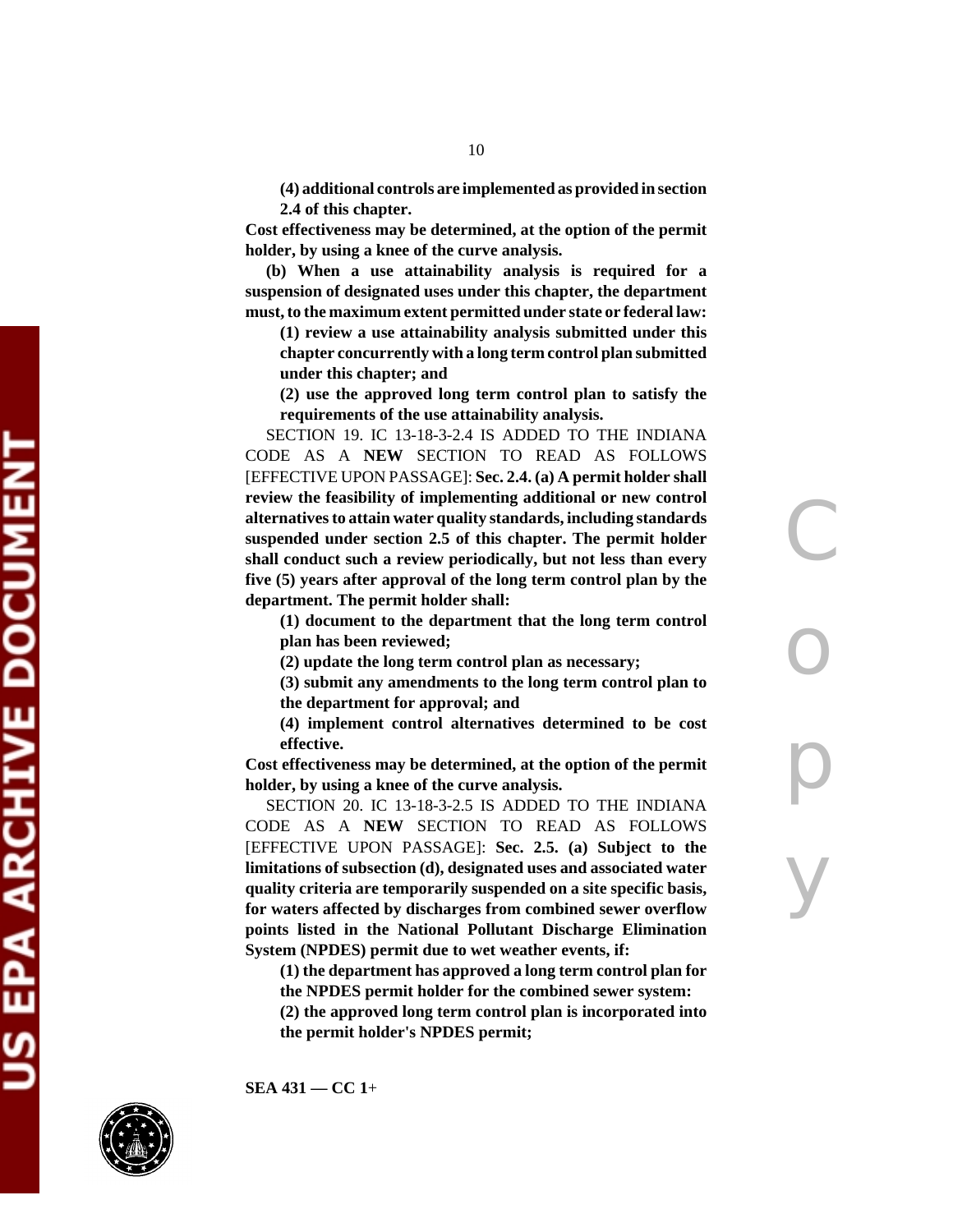**(3) the approved long term control plan:**

**(A) satisfies the requirements of section 2.3 of this chapter; and**

**(B) specifies the designated uses and water quality standards to be suspended under this section;**

**(4) the permit holder:**

**(A) has implemented the approved long term control plan; or**

**(B) is implementing the approved long term control plan in accordance with the schedule approved in the long term control plan;**

**(5) the permit holder is in compliance with the requirements for the operation and maintenance of its wastewater treatment facilities and combined sewer system, including its combined sewer operational plan approved by the department; and**

**(6) the provisions of 40 CFR 131.10, 40 CFR 131.20, and 40 CFR 131.21 are satisfied.**

C

o

p

y

**The provisions of 40 CFR 131.10 may be satisfied by including appropriate data and information in the long term control plan.**

**(b) Existing uses as defined in 40 CFR 131.3(e) and associated water quality criteria may be suspended only in accordance with federal law.**

**(c) To the extent permitted under federal law, the department shall provide a compliance schedule for attainment of water quality based limitations for discharges from combined sewer overflow points in the NPDES permit during the period when the long term control plan is being developed.**

**(d) A temporary suspension applies only:**

**(1) to the NPDES permit holder for discharges from the permit holder's listed combined sewer overflow points; and (2) during the time and to the physical extent that the designated uses and water quality standards are not attained due to the discharges from the listed combined sewer overflow points, but no more than four (4) days after the date the overflow discharge ends.**

**(e) The board may adopt rules in accordance with IC 13-14-8 and IC 13-14-9 to amend the water quality standards to include the terms of the temporary suspension allowed by this section.**

**(f) The permit holder shall monitor its discharges and the water quality in the affected receiving stream periodically, but at least every three (3) years. The permit holder shall provide all such**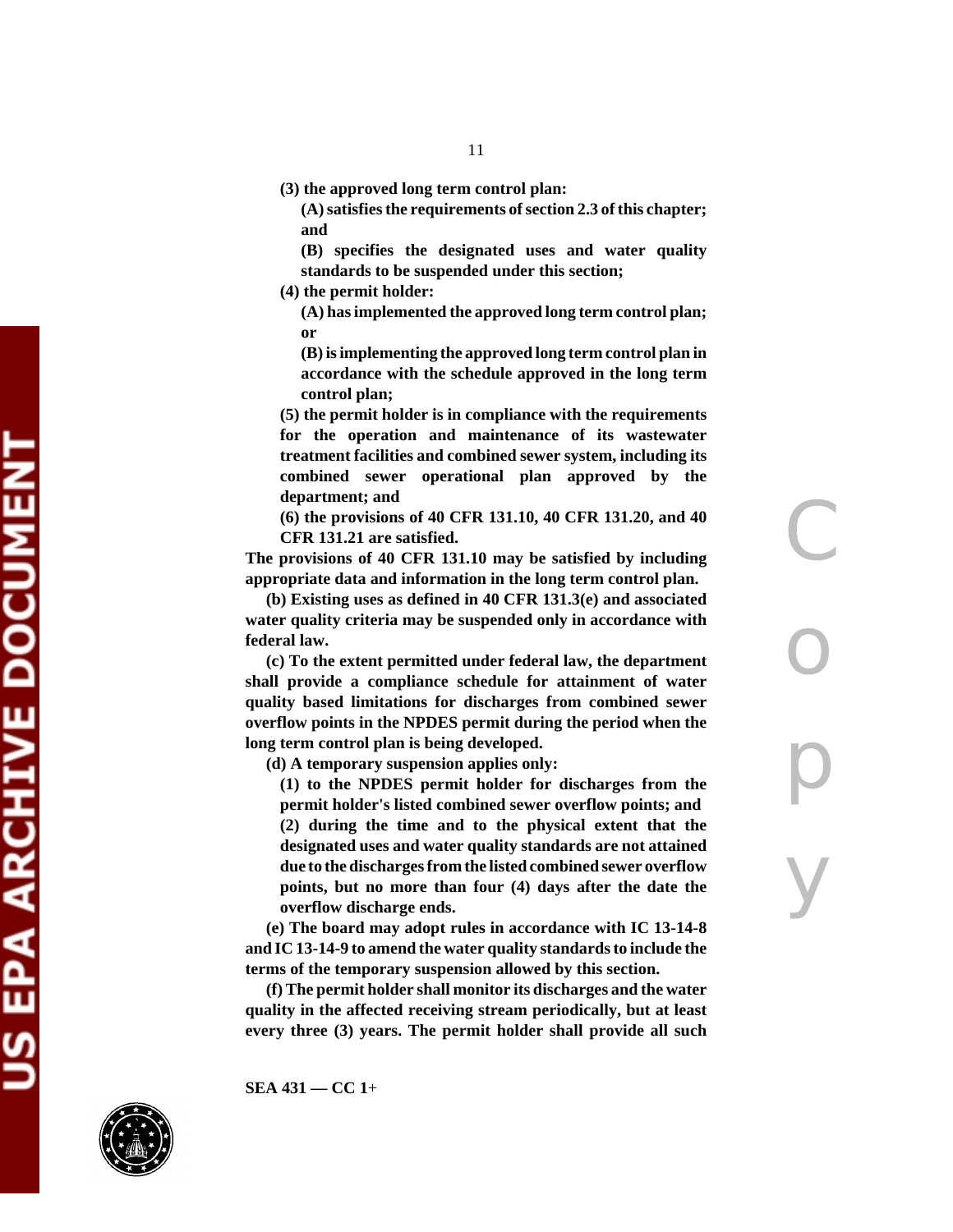**information to the department.**

**(g) In conjunction with a review of its long term control plan under section 2.4 of this chapter, the permit holder shall review information generated after the use attainability analysis was approved by the department to determine whether the conclusion of the use attainability analysis is still valid. The permit holder shall provide the results of the review to the department.**

**(h) A temporary suspension under this section may be authorized only to the extent allowed under federal law. If the department determines that information provided under this section demonstrates that uses being suspended are attainable, the department shall promptly notify the permit holder of its determination. A permit holder may appeal the department's determination under this section in accordance with IC 4-21.5.**

**(i) After the effective date of the determination under subsection (h), the long term control plan may be modified to achieve attainment of the previously suspended uses and associated water quality criteria. The compliance schedule and other provisions of the NPDES permit shall also be modified as necessary.**

C

o

p

y

SECTION 21. IC 13-18-3-14 IS ADDED TO THE INDIANA CODE AS A **NEW** SECTION TO READ AS FOLLOWS [EFFECTIVE UPON PASSAGE]: **Sec. 14. (a) The outstanding state resource water improvement fund is established. All money collected under section 2 of this chapter and any money accruing to the fund are continuously appropriated to the fund to carry out the purposes of section 2 of this chapter. Money in the fund at the end of a state fiscal year does not revert to the state general fund, unless the outstanding state resource water improvement fund is abolished.**

**(b) The outstanding state resource water improvement fund shall be administered as follows:**

**(1) The fund may be used by the department of environmental management to fund projects that will lead to overall improvement to the water quality of the affected exceptional use water or outstanding state resource water.**

**(2) The treasurer of state may invest the money in the fund not currently needed to meet the obligations of the fund in the same manner as other public money may be invested.**

**(3) Any interest received accrues to the fund.**

**(4) The expenses of administering the fund shall be paid from the fund.**

SECTION 22. IC 13-18-19-2 IS ADDED TO THE INDIANA

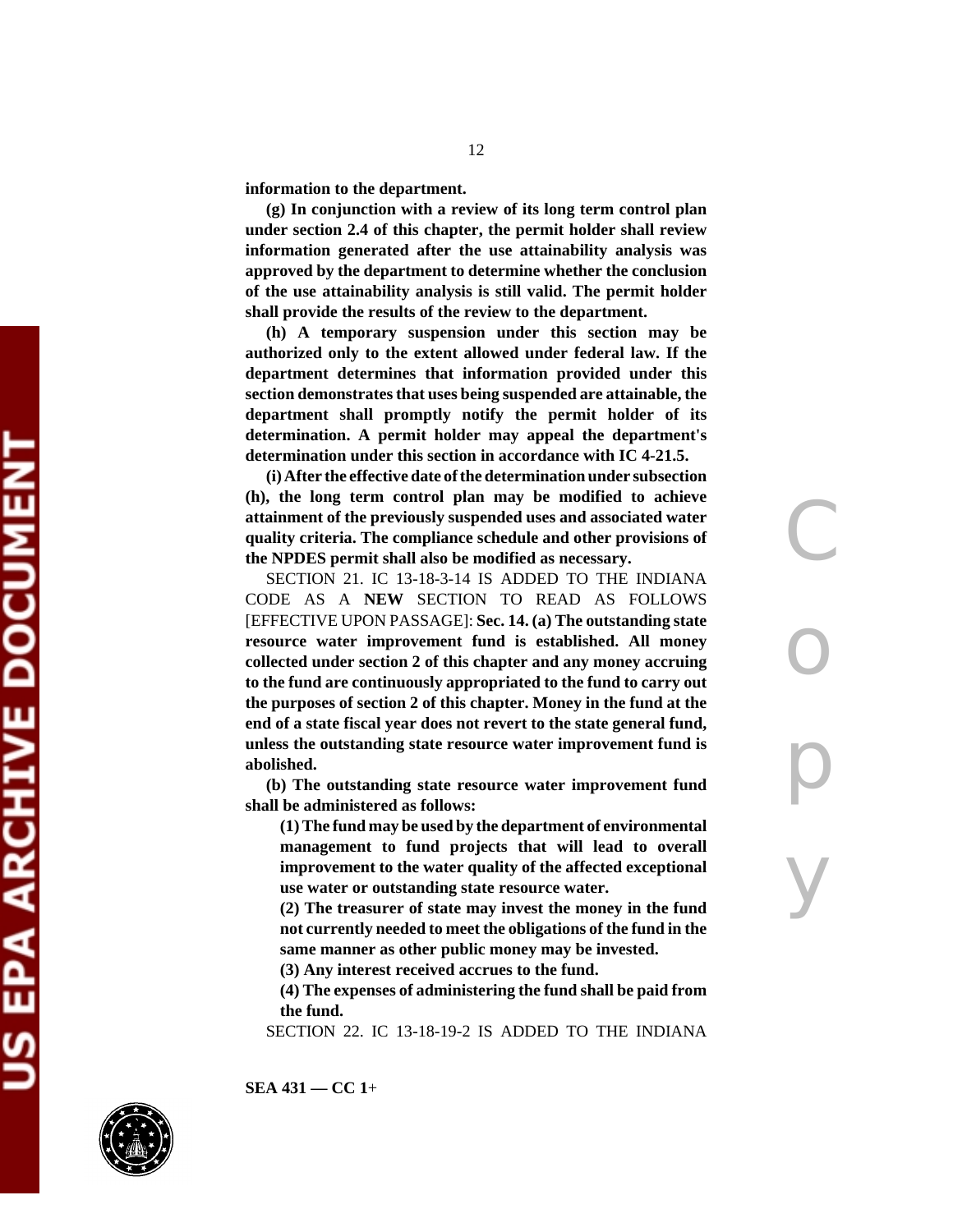CODE AS A **NEW** SECTION TO READ AS FOLLOWS [EFFECTIVE UPON PASSAGE]: **Sec. 2. (a) The department may issue National Pollutant Discharge Elimination System (NPDES) permits containing conditions that include alternate water quality based effluent limits that:**

13

**(1) are based on receiving water flows associated with, or characteristic of:**

**(A) wet weather events of various degrees of duration and intensity; or**

**(B) low flow stream conditions derived on a monthly, quarterly, or annual basis;**

**(2) provide increased mass limitations, concentration limitations, or mass and concentration limitations, for publicly owned treatment works (POTW) that:**

**(A) are capable of treating wastewater flows that exceed the design flow used to calculate normal water quality based effluent limitations; and**

**(B) as a result of the increased limitations, can reduce the volume of discharge of wastewater from plant bypasses or combined sewer overflows; or**

C

o

p

y

**(3) include any factor or combination of factors described in subdivisions (1) and (2).**

**(b) The department may require an applicant for an NPDES permit containing at least one (1) of the conditions described in subsection (a) to document, in a reasonable manner, stream conditions and local controls that are germane to a condition described in subsection (a) before the department issues the NPDES permit.**

SECTION 23. [EFFECTIVE UPON PASSAGE] **(a) As used in this SECTION, "NPDES" refers to a National Pollutant Discharge Elimination System.**

**(b) As used in this SECTION, "combined sewer" has the meaning set forth in IC 13-11-2-31.4.**

**(c) The water pollution control board established under IC 13-18-1 shall adopt a rule before September 1, 2001, establishing requirements for community notification by NPDES permit holders of the potential health impact of combined sewer overflows whenever information from any reliable source indicates that:**

**(1) a discharge or discharges from one (1) or more combined sewer overflow points is occurring; or**

**(2) there is a reasonable likelihood that a discharge or**

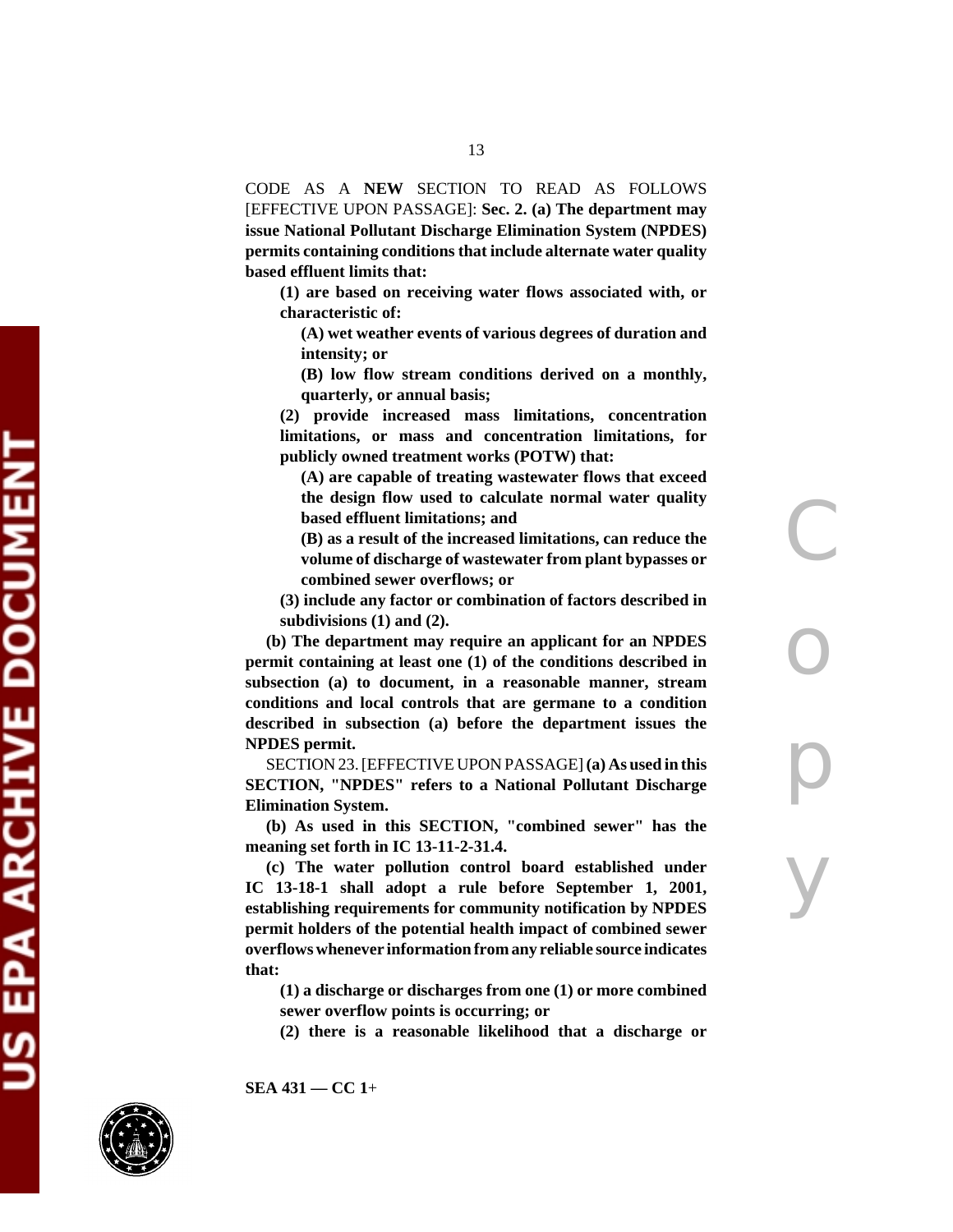**discharges from one (1) or more combined sewer overflow points will occur within the next twenty-four (24) hours.**

**(d) This SECTION expires January 1, 2002.**

SECTION 24. [EFFECTIVE UPON PASSAGE] **(a) As used in this SECTION, "combined sewer" has the meaning set forth in IC 13-11-2-31.4.**

**(b) As used in this SECTION, "long term control plan" has the meaning set forth in IC 13-11-2-120.5.**

**(c) As used in this SECTION, "use attainability analysis" has the meaning set forth in IC 13-11-2-242.5.**

**(d) Before October 1, 2000, the department of environmental management shall provide guidance to all combined sewer overflow communities explaining the requirement of the use attainability analysis and the long term control plan to aid communities in determining how to comply with the requirements. This guidance must clearly identify, to the extent possible, all of the appropriate data and information required by the department of environmental management for a permit holder's long term control plan that will also satisfy the requirements of a use attainability analysis. The guidance must include information regarding minimization of industrial discharges in wet weather events.**

C

o

p

y

**(e) The department shall report to the environmental quality service council at each meeting of the council the progress of guidance given under this SECTION.**

**(f) This SECTION expires January 1, 2001.**

SECTION 25. [EFFECTIVE UPON PASSAGE] **(a) As used in this SECTION, "board" refers to the water pollution control board established under IC 13-18-1.**

**(b) All waters designated under 327 IAC 2-1.5-19(b) as outstanding state resource waters shall be maintained and protected in their present quality in accordance with the antidegradation implementation procedures for the outstanding state resource waters established by the board for waters in the Great Lakes system. Nothing in this act except IC 13-18-3-2, as amended by this act, affects the authority of the board to amend 327 IAC 5-2-11.7. Any rule adopted by the board contrary to this standard is void.**

**(c) All waters designated as outstanding state resource waters under 327 IAC 2-1-2(3) and waters designated as exceptional use waters under 327 IAC 2-1-6(i) shall be maintained and protected in accordance with 327 IAC 2-1-2(1) and 327 IAC 2-1-2(2). If a**

**SEA 431 — CC 1**+

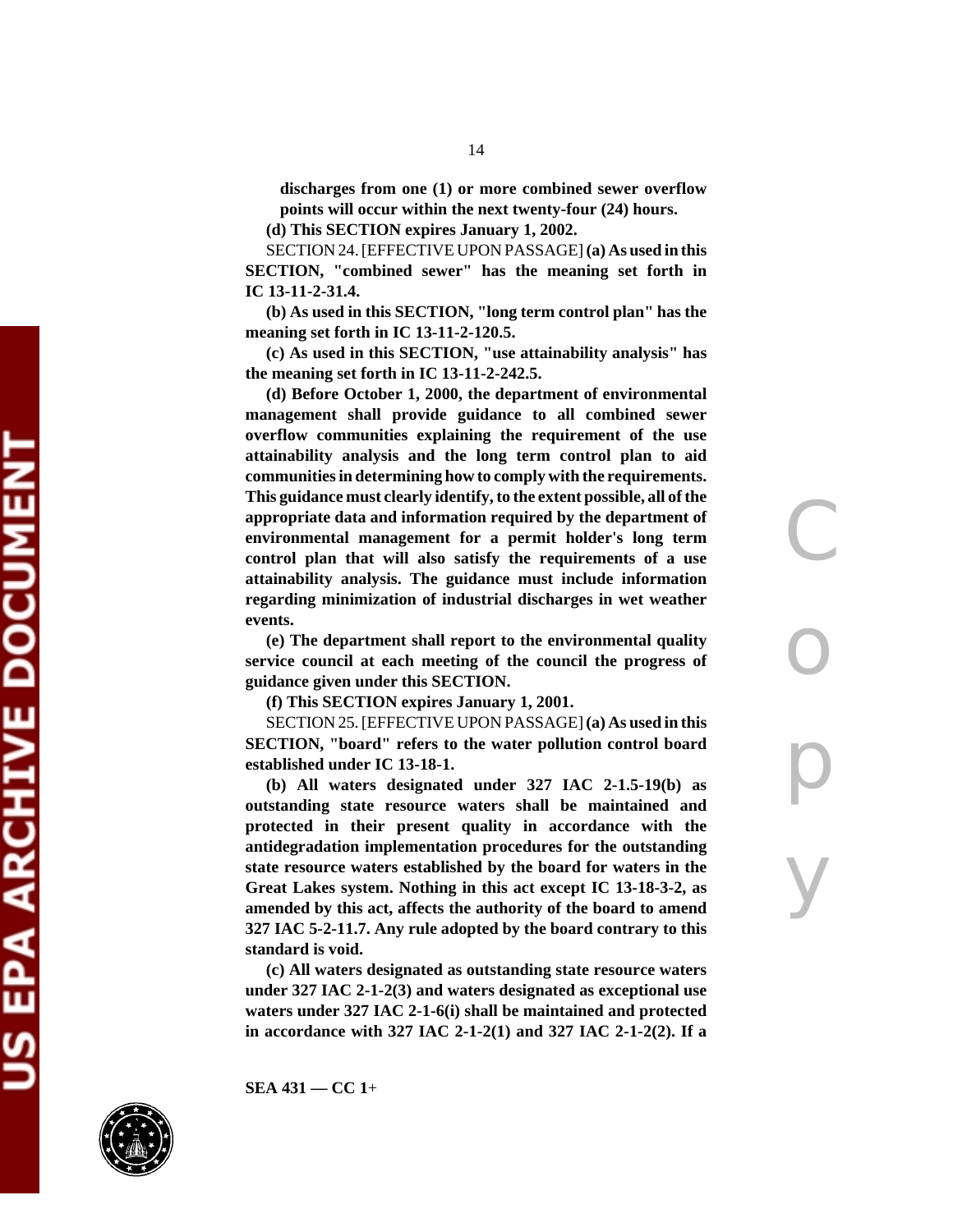**permittee seeks a new or increased discharge for which a new or increased permit limit is required and that amounts to a significant lowering of water quality, the permittee shall demonstrate an overall improvement in water quality in the outstanding state resource water or exceptional use water, subject to:**

**(1) the approval of the department of environmental management; and**

**(2) IC 13-18-3-2(m)(2)(A) and IC 13-18-3-2(m)(2)(B), as amended by this act.**

**(d) Any rule adopted by the board before the effective date of this SECTION is void to the extent that it:**

**(1) is inconsistent with this SECTION; or**

**(2) requires protection of waters beyond the protection required by 327 IAC 2-1-2(1) and 327 IAC 2-1-2(2).**

**(e) Before January 1, 2001, the board shall amend 327 IAC 2-1-2, 327 IAC 2-1-6, and 327 IAC 2-1.5-4 to reflect this act.**

**(f) This SECTION expires on the earlier of:**

**(1) the effective date of the rule amendments adopted by the board under subsection (e); or**

C

o

p

y

**(2) January 1, 2001.**

SECTION 26. [EFFECTIVE UPON PASSAGE] **(a) As used in this SECTION, "department" refers to the department of environmental management.**

**(b) Before July 1, 2001, the department shall develop and maintain a quality assurance program plan and information management system to assess the validity and reliability of the data used in the implementation of IC 13-18-2-3, as added by this act, and IC 13-18-3-2, as amended by this act.**

**(c) The department:**

**(1) shall make data from the information management system under subsection (b) available to the public upon request; and (2) may charge a reasonable fee to persons requesting the data.**

**(d) The department shall use the data from the information management system under subsection (b) to review the data as of January 1, 2002, supporting:**

**(1) the listing of impaired waters under IC 13-18-2-3, as added by this act; and**

**(2) the special designation of waters under IC 13-18-3-2, as amended by this act.**

**(e) Before July 1, 2000, the environmental quality service council shall appoint a water data task force to assess the program**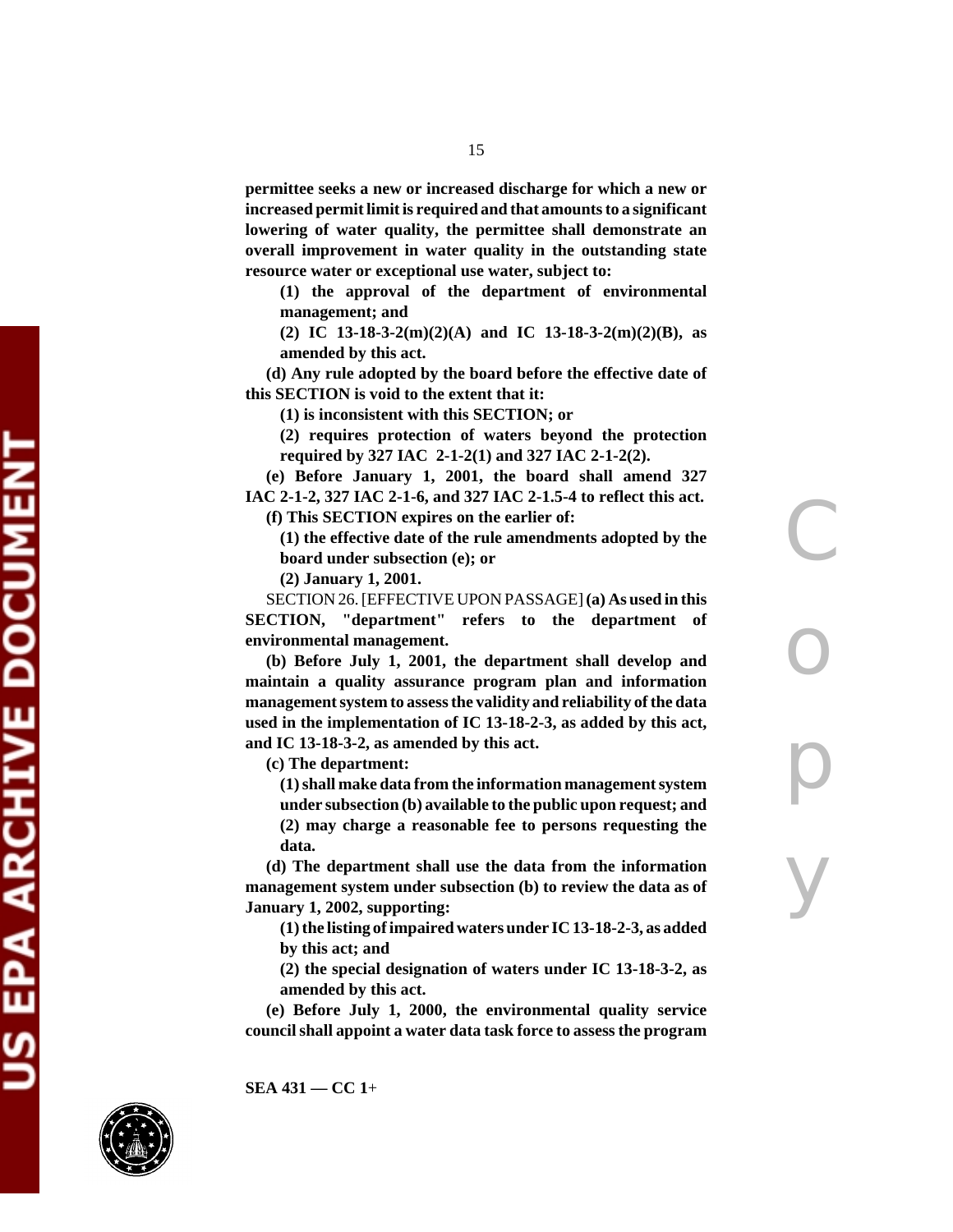**resource needs of the department to collect adequate physical, chemical, and biological data used by the department. The task force shall present its findings to the environmental quality service council upon completion.**

**(f) The water data task force appointed under subsection (e) shall include four (4) members of the general assembly, the chairperson of the environmental quality service council, and representatives of the following:**

**(1) The academic community in the disciplines of biology, chemistry, and hydrology.**

C

o

p

y

**(2) The department.**

**(3) The department of natural resources.**

**(4) The United States Geological Survey.**

**(5) Private chemical water testing laboratories.**

**(6) Industry.**

**(7) Agriculture.**

**(8) Environmental advocacy organizations.**

**(9) General citizens.**

**(10) Municipalities.**

**(11) The water pollution control board.**

**(12) Local public health officials.**

**(13) The state department of health.**

**(14) The United States Fish and Wildlife Service.**

**(g) This SECTION expires October 1, 2002.**

SECTION 27. [EFFECTIVE UPON PASSAGE] **(a) Until October 1, 2002, the following apply to a water body designated before October 1, 2002, as an exceptional use water:**

**(1) The water body is subject to the overall water quality improvement provisions of IC 13-18-3-2(l), as added by this act.**

**(2) The water body is not subject to a standard of having its water quality maintained and protected without degradation consistent with the provisions of this act.**

**(b) Before October 1, 2002, the water pollution control board established under IC 13-18-1 shall:**

**(1) determine whether, effective October 1, 2002, to designate as an outstanding state water each water designated before October 1, 2002, as an exceptional use water under 327 IAC 2-1-11; and**

**(2) complete rulemaking to make any designation determined under subdivision (1).**

**(c) This SECTION expires January 1, 2003.**

**SEA 431 — CC 1**+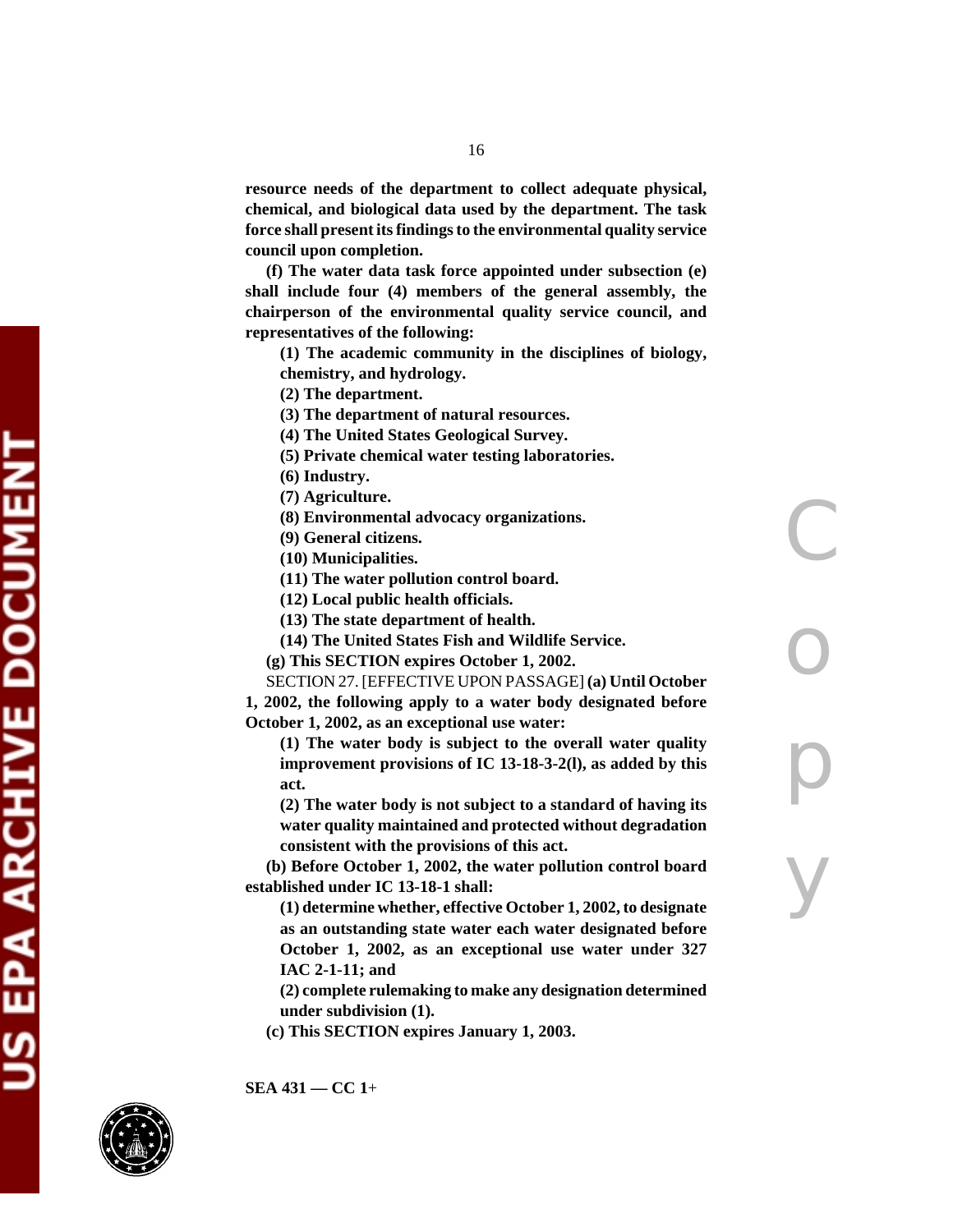SECTION 28. [EFFECTIVE UPON PASSAGE] **(a) As used in this SECTION, "board" refers to the water pollution control board established under IC 13-18-1.**

**(b) Before October 1, 2003, the board shall establish policies and rules to govern the implementation of total maximum daily load requirements of Section 303(d) of the Clean Water Act, 33 U.S.C. 1313(d).**

**(c) Before July 1, 2000, the department shall appoint a working group of stakeholders with respect to the implementation of maximum daily load requirements as described in subsection (b). The working group shall consider and make recommendations to the department of environmental management and the board on identification of issues, the development of policy options, policy adoption, and rulemaking. The working group must include representatives from:**

**(1) the general public;**

**(2) municipalities;**

**(3) industry;**

**(4) business;**

**(5) agriculture;**

**(6) environmental advocacy groups; and**

**(7) others with a high level of expertise in the subject area to**

C

o

p

y

**be considered by the working group.**

**(d) The working group appointed under subsection (c) must also include the following members:**

**(1) a representative of the environmental quality service council;**

**(2) a technical secretary; and**

**(3) a member of the board.**

**(e) This SECTION expires October 1, 2003.**

SECTION 29. **An emergency is declared for this act.**